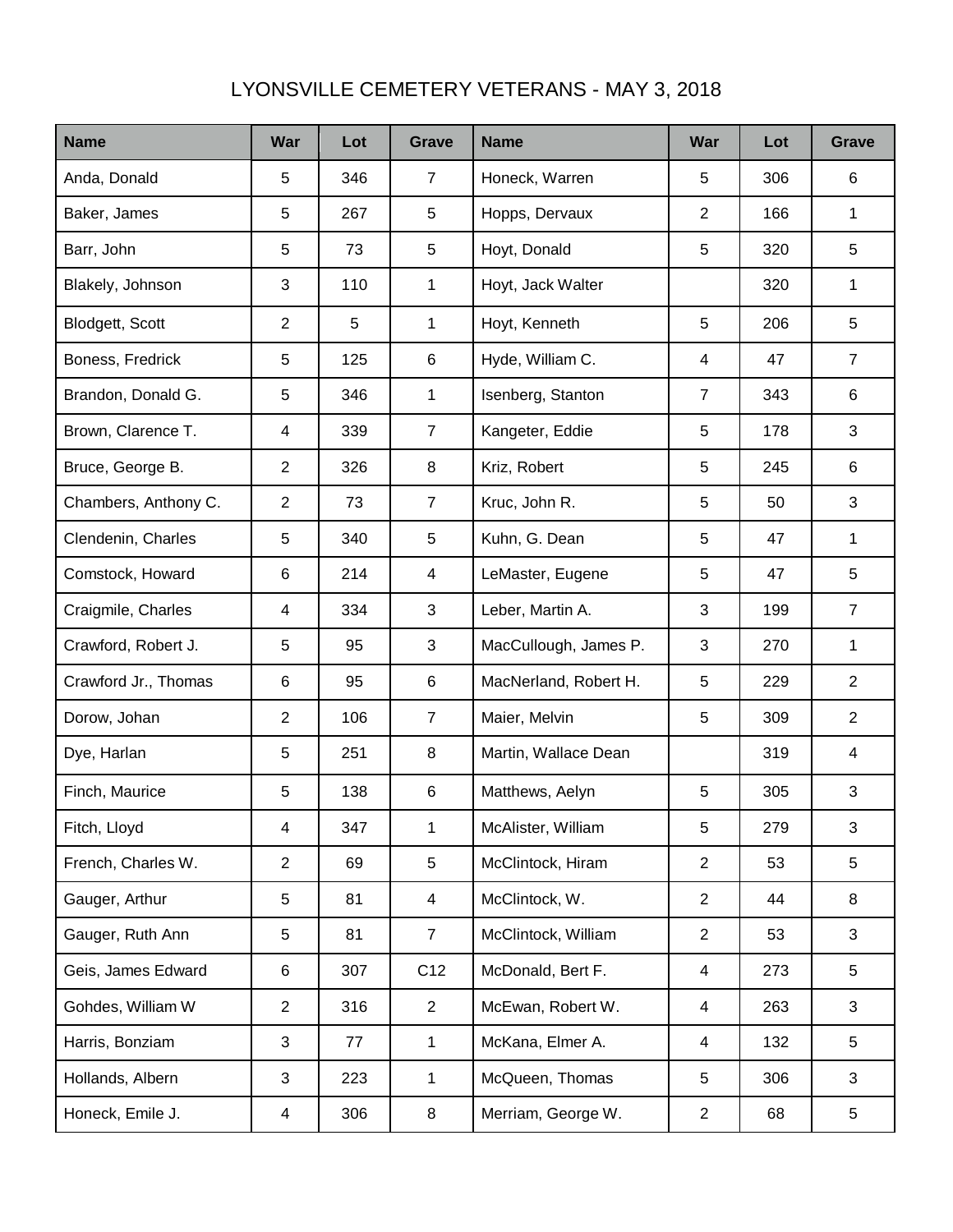| <b>Name</b>               | <b>War</b>              | Lot | Grave                   | <b>Name</b>            | War            | Lot | <b>Grave</b>   |
|---------------------------|-------------------------|-----|-------------------------|------------------------|----------------|-----|----------------|
| Miller, Louis A.          | 5                       | 207 | 8                       | Stavenger, Jacob       | 3              | 355 | 5              |
| Mitch, John M.            | $\overline{\mathbf{4}}$ | 240 | 8                       | Stephenson, Benjamin   | $\overline{2}$ | 232 | 6              |
| Morris, Craig M.          | 6                       | 245 | $\overline{7}$          | Stephenson, Joseph     | 4              | 232 | 4              |
| Mowery, Robert            | 5                       | 343 | 5                       | Stephenson, Robert     | $\overline{c}$ | 231 | 8              |
| Nash, Joseph Henry        | $\overline{2}$          | 145 | 1                       | Stolte, Donald         | 6              | 223 | 4              |
| Newby, Henry              | $\overline{2}$          | 232 | $\star$                 | Taylor, George P.      | 4              | 73  | 8              |
| Norek, Rudolph            | 5                       | 195 | 8                       | Thomasson, Kristjan    | 5              | 202 | 3              |
| Nykiel, Edward            | 5                       | 338 | $\overline{7}$          | Todd, Franklin H.      | 5              | 193 | 5              |
| Nykiel, John              | 5                       | 338 | $\,6\,$                 | Todd, Roy P.           | 5              | 193 | 8              |
| Pennington, Richard W.    | 5                       | 246 | $\overline{2}$          | Unger, John W.         | $\overline{2}$ | 122 | 1              |
| Polk, Charles H.          | $\overline{2}$          | 4   | 3                       | Unger, Robert M.       | 4              | 122 | $\overline{4}$ |
| Polk, Edmund              | 1                       | 4   | $\overline{2}$          | <b>Unknown Soldier</b> | $\overline{2}$ | 98  | $\mathbf 1$    |
| Polk, Wesley A.           | $\overline{2}$          | 181 | 6                       | <b>Unknown Soldier</b> | $\overline{2}$ | 99  | 8              |
| Richardson, Willard C.    | 5                       | 285 | 5                       | Unold, John            | $\overline{2}$ | 299 | $\overline{7}$ |
| Robb, Clement F.          | $\,6$                   | 301 | $\overline{2}$          | Vandivere, J.          | 5              | 254 | 5              |
| Roberts, David T.         | 5                       | 281 | $\overline{2}$          | Vial, Charles H.       | 4              | 23  | 6              |
| Sallman, Warner           | 5                       | 340 | $\overline{\mathbf{4}}$ | Vial, George E.        | $\mathbf{3}$   | 190 | 6              |
| Sarbieski, Betty P.       | 5                       | 248 | 4                       | Vial, Harold Craigmile | 4              | 346 | 5              |
| Sarbieski Sr., Stanley J. | 5                       | 248 | 5                       | Vial, Joseph M.        | 4              | 336 | 3              |
| Saxton, Elwood            | 5                       | 51  | $\,6\,$                 | Vial, Keith Eugene     |                | 318 | 6              |
| Schmid, Charles           | 5                       | 340 | 8                       | Vial, Robert           | 6              | 3   | 4              |
| Schweigert, Robert        | 5                       | 304 | 6                       | Walker, Harold         | 4              | 275 | 3              |
| Smidt, Arthur W.          | 5                       | 307 | A11                     | Ward, William J.       | 4              | 192 | 4              |
| Smith, Asa                | 1                       | 79  | 8                       | Wildman, William J.    | $\mathbf{1}$   | 74  | $\overline{7}$ |
| Socolofsky, Giner         |                         | 114 | $\overline{7}$          | Williams, Lester       | 5              | 304 | $\overline{2}$ |
| Soehrman, John            | 5                       | 9   | $\mathbf{1}$            |                        |                |     |                |
| Stahle, Frank W.          | $\,$ 5 $\,$             | 233 | 6                       |                        |                |     |                |
| Stallard, Sam             | $\,$ 5 $\,$             | 46  | 5                       |                        |                |     |                |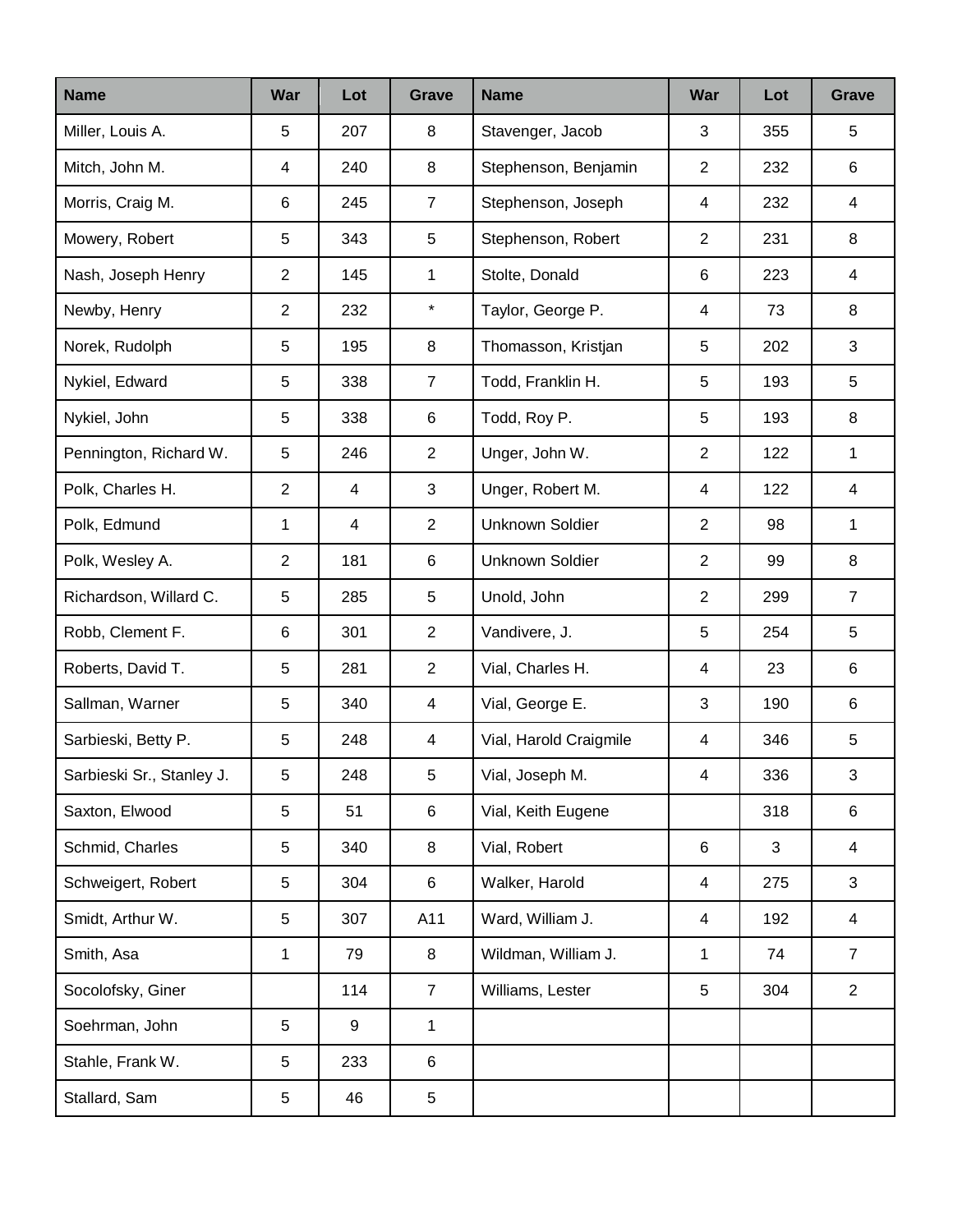| <b>Name</b> | <b>War</b> | Lot | Grave | <b>Name</b> | <b>War</b> | Lot | <b>Grave</b> |
|-------------|------------|-----|-------|-------------|------------|-----|--------------|
|             |            |     |       |             |            |     |              |